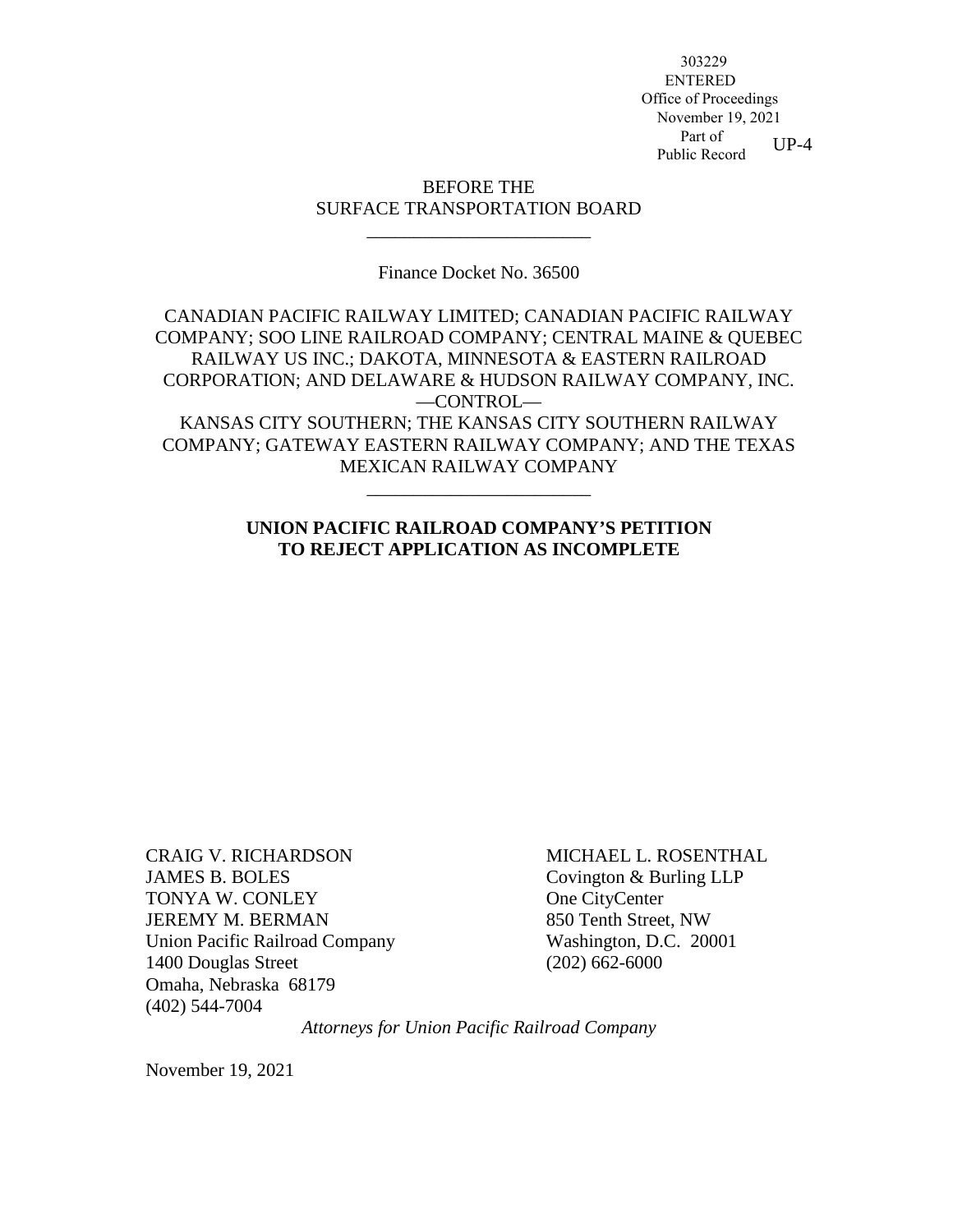#### BEFORE THE SURFACE TRANSPORTATION BOARD

\_\_\_\_\_\_\_\_\_\_\_\_\_\_\_\_\_\_\_\_\_\_

Docket No. FD 36500

CANADIAN PACIFIC RAILWAY LIMITED; CANADIAN PACIFIC RAILWAY COMPANY; SOO LINE RAILROAD COMPANY; CENTRAL MAINE & QUEBEC RAILWAY US INC.; DAKOTA, MINNESOTA & EASTERN RAILROAD CORPORATION; AND DELAWARE & HUDSON RAILWAY COMPANY, INC. —CONTROL— KANSAS CITY SOUTHERN; THE KANSAS CITY SOUTHERN RAILWAY COMPANY; GATEWAY EASTERN RAILWAY COMPANY; AND THE TEXAS MEXICAN RAILWAY COMPANY

#### **UNION PACIFIC RAILROAD COMPANY'S PETITION TO REJECT APPLICATION AS INCOMPLETE**

\_\_\_\_\_\_\_\_\_\_\_\_\_\_\_\_\_\_\_\_\_\_

The Board should reject as incomplete the Application seeking approval for CP to control  $KCS$ .<sup>[1](#page-1-0)</sup> The Application does not include all the information needed to satisfy the "Market analyses" and "Operational data" requirements under the applicable rules.<sup>[2](#page-1-1)</sup> The Application's principal failing is the exclusion of approximately 360,000 carloads, or more than 32% of the potentially divertible traffic, from its diversion analysis. As a result, the Application fails to describe "the impacts of the proposed transaction—both adverse and beneficial"—on a significant portion of traffic that Applicants themselves identified as potentially affected by the proposed transaction.<sup>[3](#page-1-2)</sup> Further, Applicants rely on the traffic diversion analysis to develop the operating plan, so the Application does

<span id="page-1-0"></span><sup>&</sup>lt;sup>1</sup> The acronyms and defined terms used in this petition are the same as those used in the Application.

<span id="page-1-1"></span><sup>2</sup> *See* 49 C.F.R. §§ 1180.7, 1180.8 (2000).

<span id="page-1-2"></span><sup>3</sup> *Id*. § 1180.7.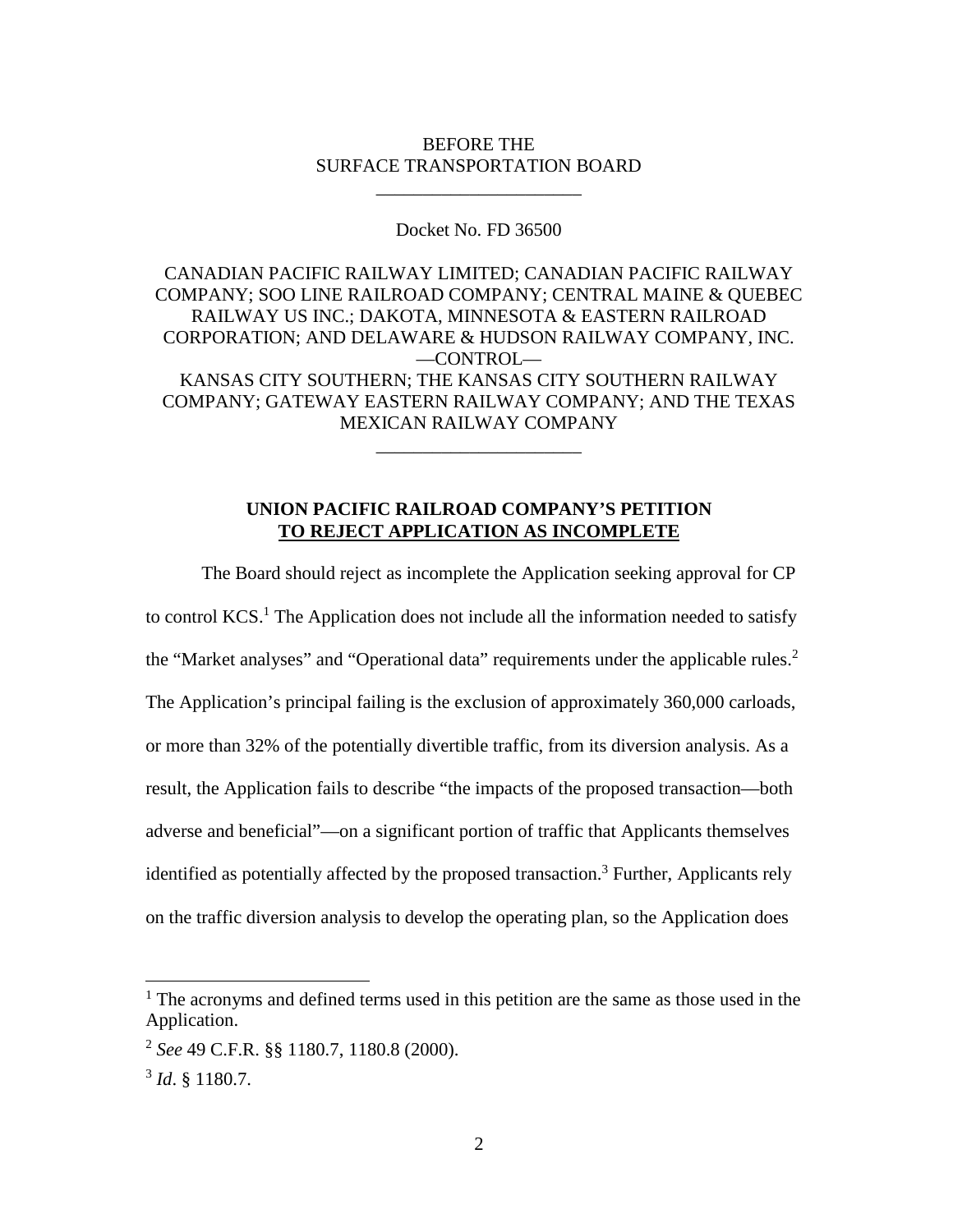not accurately reflect the operating plan changes that will result from the transaction.<sup>[4](#page-2-0)</sup> Applicants' failure to perform a full traffic diversion analysis will also prevent the Board from complying with the National Environmental Policy Act, which requires the Board to analyze the environmental impacts in acquisition proceedings where traffic increases are projected to exceed certain thresholds.<sup>[5](#page-2-1)</sup>

The Application also fails to satisfy the Board's rules governing submissions of "Market analyses" and "Operational data" because it relies on unsupported assertions to address the proposed transaction's impacts on competition (particularly for cross-border traffic), passenger services (particularly with regard to Metra and Amtrak), and freight service on tracks used jointly with other railroads (particularly in St. Paul and Houston). The Board should require Applicants to correct these problems by filing a revised application if they choose to proceed with the proposed transaction.<sup>[6](#page-2-2)</sup>

Finally, the Board should require any revised application to comply with the requirement of the Board's current rules that applicants in major transactions submit a Service Assurance Plan.<sup>[7](#page-2-3)</sup> Applicants tell the Board the "track records of CP and KCS should reassure the public and the Board that we can accomplish the task of combining

<span id="page-2-0"></span><sup>&</sup>lt;sup>4</sup> *Id.* § 1180.8(a) ("Submit a summary of the proposed operating plan changes, based on the  $[market]$  impact analyses, that will result from the transaction  $\dots$ ").

<span id="page-2-1"></span><sup>5</sup> *See Canadian Pac. Ry.—Control—Kansas City S.*, FD 36500 (served Nov. 12, 2021) (Notice of Intent to Prepare an Environmental Impact Statement).

<span id="page-2-2"></span><sup>&</sup>lt;sup>6</sup> Union Pacific previously asked the Board to modify its proposed procedural schedule to give interested parties more time to common on issues presented by the Application. *See* UP-3 (filed Nov. 12, 2021). The issues raised in this petition cannot be addressed merely by giving parties more time to conduct discovery and file comments, because they involve basic information that Applicants failed to include in the Application.

<span id="page-2-3"></span><sup>7</sup> *See* 49 C.F.R. § 1180.10.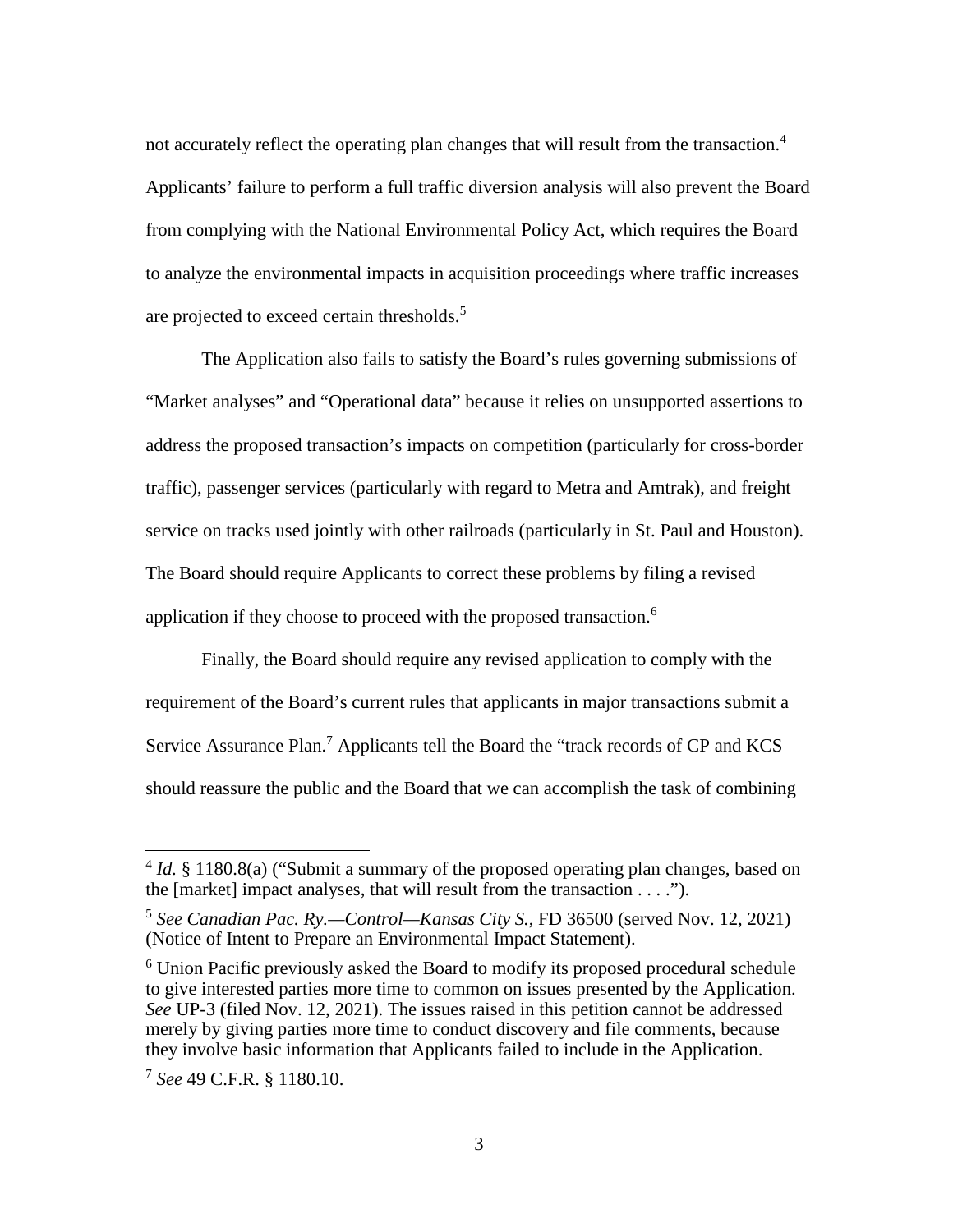these railroads competently and without misstep,"<sup>[8](#page-3-0)</sup> and that they "will approach that task will [sic] the same attention to detail and flawless execution as we do every operational change we make on the CP system."<sup>[9](#page-3-1)</sup> However, Applicants adopt a much more cautious approach in their filings with the Securities and Exchange Commission. They warn KCS shareholders that "[t]he integration process may, for KCS and CPRL, result in the loss of key employees, the disruption of ongoing businesses or inconsistencies in standards, controls, procedures and policies."<sup>[10](#page-3-2)</sup> They also say they "cannot assure [shareholders] that their respective systems, procedures and controls will be adequate to support the expansion of operations following and resulting from the combination of the two companies."[11](#page-3-3) The Board should require Applicants to describe potential areas of service degradation that might result from the proposed transaction, establish benchmarks to give a meaningful picture of operational performance for the merged system, and describe how instances of degraded service might be mitigated.<sup>[12](#page-3-4)</sup>

### **I. The Application fails to address one-third of potentially affected traffic.**

Applicants essentially concede the Application is incomplete. In describing their rail-to-rail traffic diversion analysis, witnesses Brown and Zebrowski acknowledge they

<span id="page-3-0"></span><sup>8</sup> Verified Statement of Keith Creel (Creel VS), p. 17.

<span id="page-3-1"></span><sup>&</sup>lt;sup>9</sup> Verified Statement of James Clements (Clements VS), p. 12.

<span id="page-3-2"></span><sup>&</sup>lt;sup>10</sup> Proxy Statement of Kansas City Southern/Prospectus of Canadian Pacific Railway Limited, p. 24 (Nov. 3, 2021), https://www.sec.gov/Archives/edgar/data/0000016875/000119312521318592/d877235d 424b3.htm

<span id="page-3-3"></span> $^{11}$  *Id.*, p. 25.

<span id="page-3-4"></span><sup>12</sup> *See* 49 C.F.R. § 1180.10.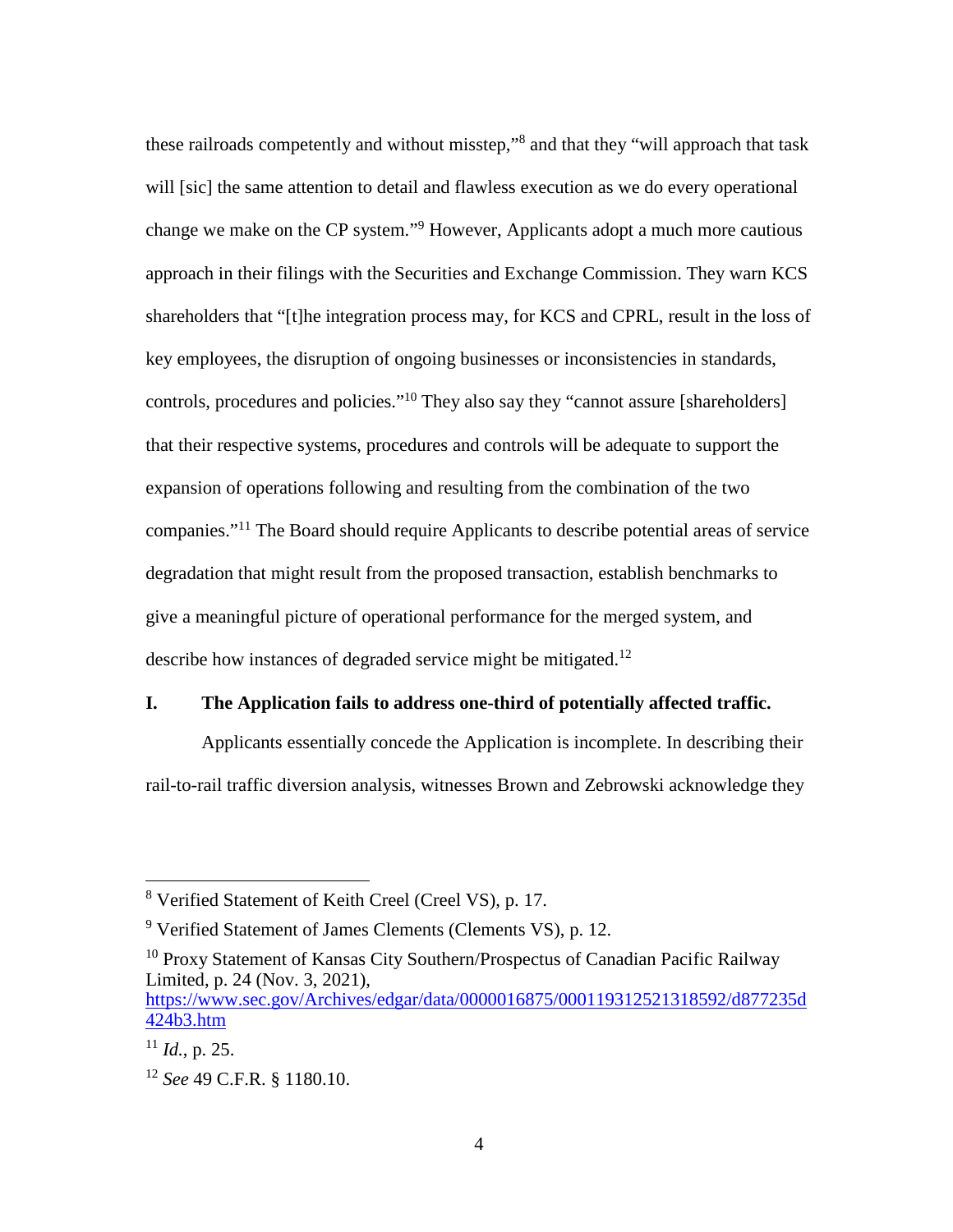identified 1,127,663 carloads/units of traffic as "potential diversion opportunities,"[13](#page-4-0) but they assigned only 766,194 carloads/units "for further review," thus excluding 361,469 carloads/units, or more than 32% of potentially divertible traffic, simply "to facilitate review."[14](#page-4-1) Messrs. Brown and Zebrowski do not even try to suggest the excluded traffic would not be divertible. To the contrary, they say some of the traffic "likely would be attracted to the new service offerings of the CP/KCS system."[15](#page-4-2) Only after eliminating one-third of traffic they characterize as "potentially divertible"[16](#page-4-3) did they further refine their analysis by seeking "feedback from Applicant personnel."[17](#page-4-4) Applicants' exclusion of one-third of all potentially divertible traffic from the diversion analysis critically undermines their Market Analyses and Operating Plan, as well as the Board's environmental analysis pursuant to its obligations under NEPA.

The Board's rules for market analyses give applicants "the greatest leeway to develop the best evidence on the impacts of each individual transaction."<sup>[18](#page-4-5)</sup> However,

<span id="page-4-0"></span><sup>&</sup>lt;sup>13</sup> Verified Statement of Richard W. Brown and Nathaniel S. Zebrowski (Brown/Zebrowski VS), p. 16 & Table 3.

<span id="page-4-1"></span><sup>14</sup> *Id.*, p. 16; *see also id.*, p. 18, Table 4. The numbers Messrs. Brown and Zebrowski recite in their text do not always match the numbers in the tables accompanying their statement. The calculations above are based on the figures in Table 4 of the Brown/Zebrowski VS.

<span id="page-4-2"></span><sup>15</sup> *Id.*, p. 17.

<span id="page-4-3"></span><sup>16</sup> *Id.*, p. 15.

<span id="page-4-4"></span><sup>&</sup>lt;sup>17</sup> *Id.*, p. 17. Even then, Messrs. Brown and Zebrowski did not document how they performed this second-level screening. They refer to a set of unquantified "[f]actors [they] considered." *Id.* Their workpapers show they assigned certain movements to a category they called "Drop," but they do not show the basis for the assignments. *See* Brown/Zebrowski VS WP "HC – Diversion Identification.xlsx," at tab "Calculations," at column "Further Groupings."

<span id="page-4-5"></span><sup>18</sup> 49 C.F.R. § 1180.7 (2000).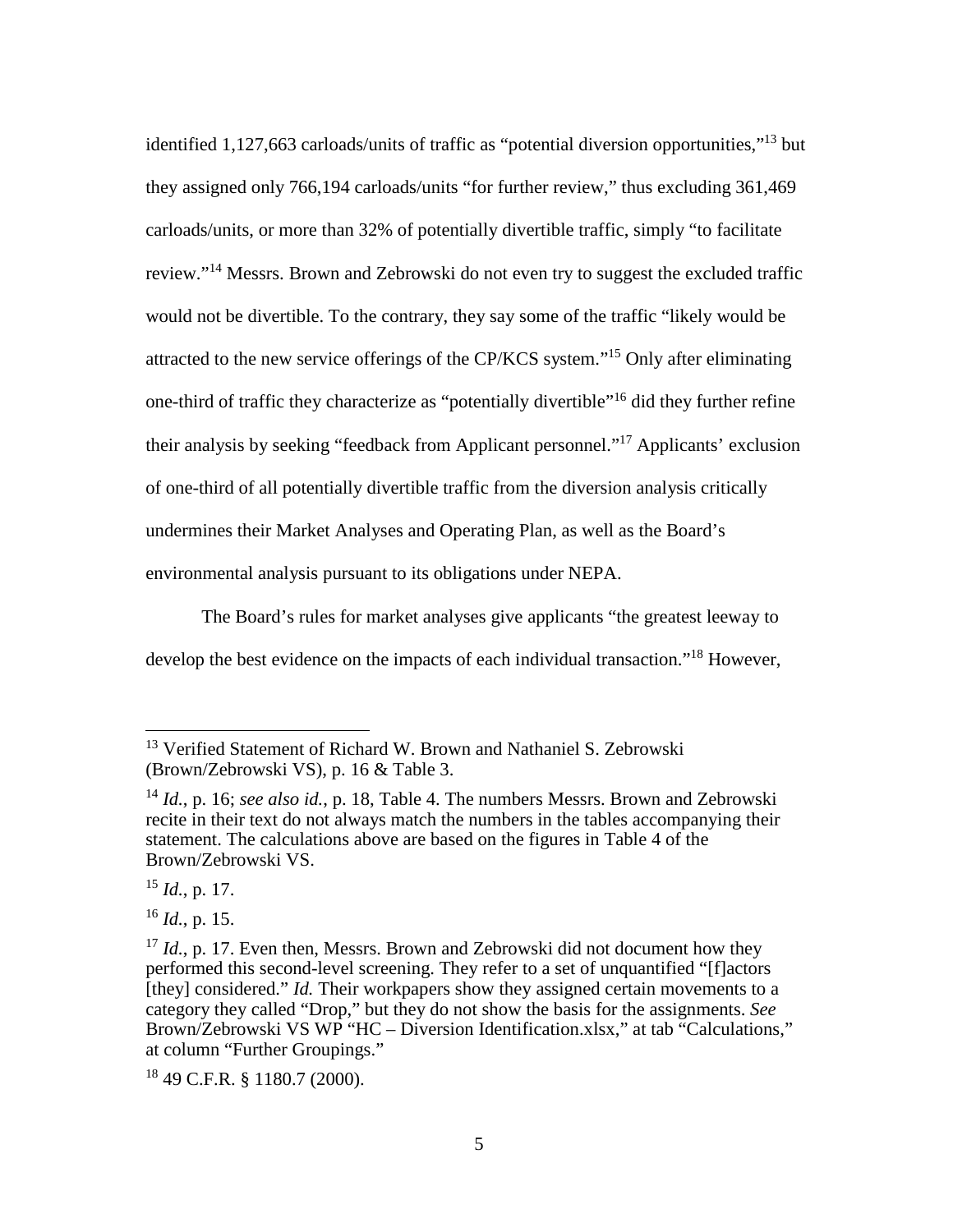applicants do not have leeway to ignore a transaction's potential impacts on substantial amounts of traffic to reduce the burden of preparing an application. Their market impact analysis "should include underlying data, a study of the implications of that data, and a description of the resulting likely effects of the transaction on transportation alternatives available to the shipping public."[19](#page-5-0) Applicants here took the first step by identifying a substantial amount of potentially divertible traffic, but they then failed to address whether or how the proposed transaction would affect that traffic. "Even if Applicants believe that there would be no impact on traffic flows, they fail to provide any evidence to support this assertions."[20](#page-5-1) Messrs. Brown and Zebrowski's explanation—*i.e.*, that they wanted "to identify a smaller number of distinct groupings of traffic . . . to facilitate review"—should not be sufficient in a major transaction.<sup>[21](#page-5-2)</sup> Messrs. Brown and Zebrowski never explain why they could not use the same approach they applied to analyze 746,000 carloads in 2,200 individual lanes to address the excluded 360,000 carloads in 1,800 lanes.<sup>[22](#page-5-3)</sup> A major merger application is no place for shortcuts.<sup>[23](#page-5-4)</sup>

If Applicants' shortcut affected only their merger revenue projections, it might be forgiven as "conservative." However, Applicants' diversion analysis played a critical role in developing their Operating Plan. The Board's rules require Applicants to submit

<span id="page-5-0"></span><sup>19</sup> *Id.*

<span id="page-5-1"></span><sup>20</sup> *CSX Corp.—Control—Pan Am Sys., Inc.*, FD 36472, slip op. at 10 (served May 26, 2021).

<span id="page-5-2"></span><sup>21</sup> Brown/Zebrowski VS, p. 16.

<span id="page-5-3"></span><sup>22</sup> *See id.*, p. 17.

<span id="page-5-4"></span><sup>23</sup> *See CSX Corp.—Control—Pan Am Sys.* at 10 ("However, Applicants state that they are 'not able to quantify the benefits in terms of cost savings or increases in net revenue at this time.' The Board finds this explanation insufficient." (internal citation omitted)).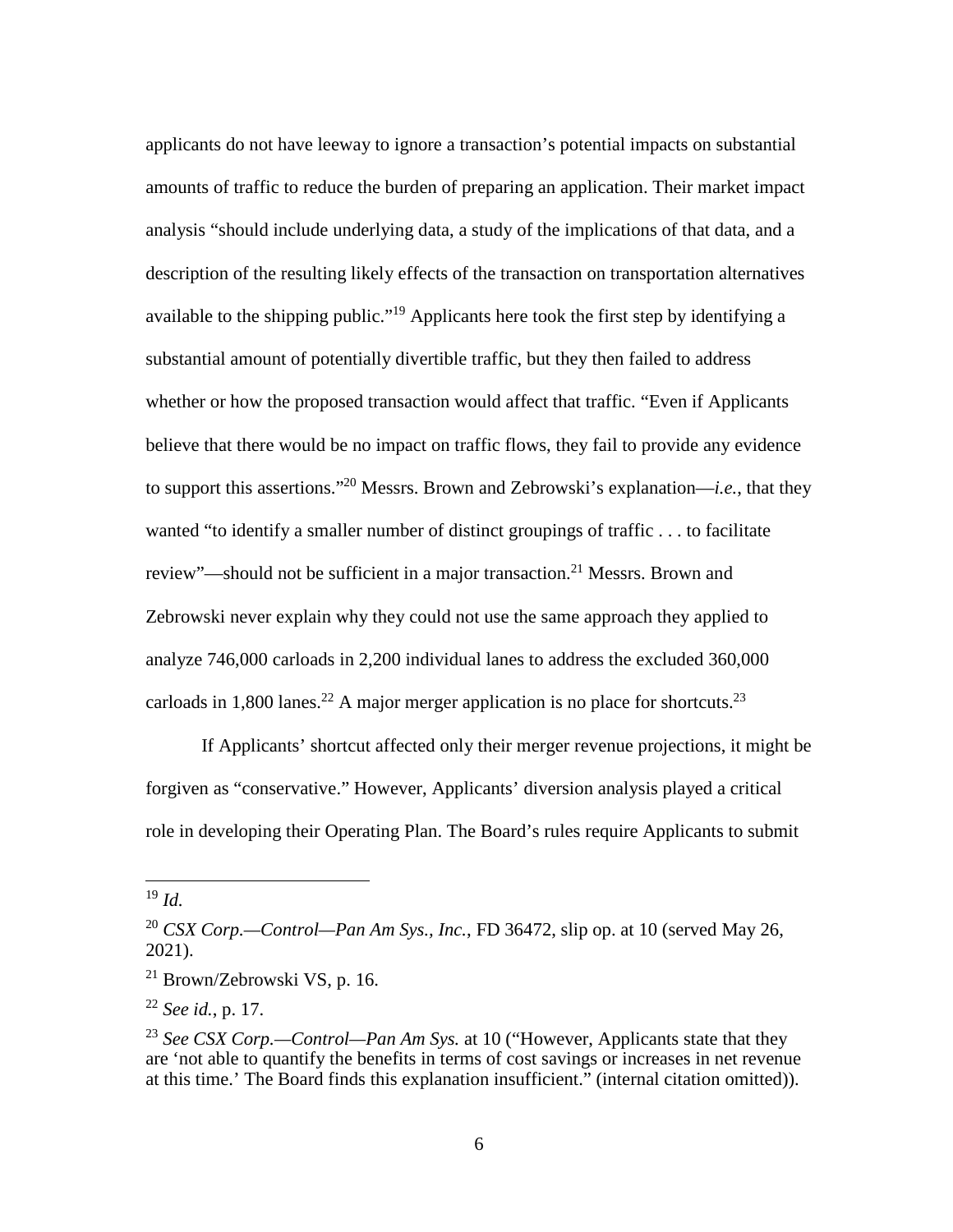an Operating Plan, which entails "a summary of the proposed operating plan changes, *based on the impact analyses*, that will result from the transaction."<sup>[24](#page-6-0)</sup> Therefore, "[f]or all of the traffic that [Messrs. Brown and Zebrowski] estimated would be diverted to the CP/KCS system, [they] reported to other witnesses the movement characteristics required to . . . develop the Operating Plan."[25](#page-6-1) Applicants' operating witnesses then used the data to "develop[] a plan for an integrated CP/KCS operation carrying both the base traffic and also reflecting changes to that traffic base arising from the Transaction."<sup>[26](#page-6-2)</sup> "Here, because the Market Analysis is lacking information, the Applicants' Operating Plan must also be considered incomplete."<sup>[27](#page-6-3)</sup> Applicants' failure to address potentially substantial traffic diversions in their Operating Plan is particularly important in this proceeding, given Applicants' assertions that the proposed transaction would have no adverse impact on passenger operations<sup>[28](#page-6-4)</sup> and would "help[] to alleviate congestion in the Chicago gateway."[29](#page-6-5)

Finally, the Board cannot overlook Applicants' flawed diversion estimates because diversion estimates play a central role in the agency's review of the proposed transaction's environmental impacts. Here, the Board has determined that preparation of

<span id="page-6-5"></span><sup>29</sup> Creel VS, p. 14; *see id.*, p. 26 ("More rail traffic will bypass the Chicago area . . . .").

<span id="page-6-0"></span><sup>&</sup>lt;sup>24</sup> 49 C.F.R. § 1180.8(a) (2000) (emphasis added).

<span id="page-6-1"></span><sup>25</sup> Brown/Zebrowski VS, p. 54.

<span id="page-6-2"></span> $26$  Operating Plan (Exhibit 13), p. 26.

<span id="page-6-3"></span><sup>27</sup> *CSX Corp.—Control—Pan Am Sys.*, slip op. at 7 n.16.

<span id="page-6-4"></span><sup>28</sup> *See, e.g.*, Application, p. 33; *see also CSX Corp.—Control—Pan Am Sys.*, slip op. at 7 n.16 (noting Applicants' assertion that the proposed merger would not impact passenger or commuter trains).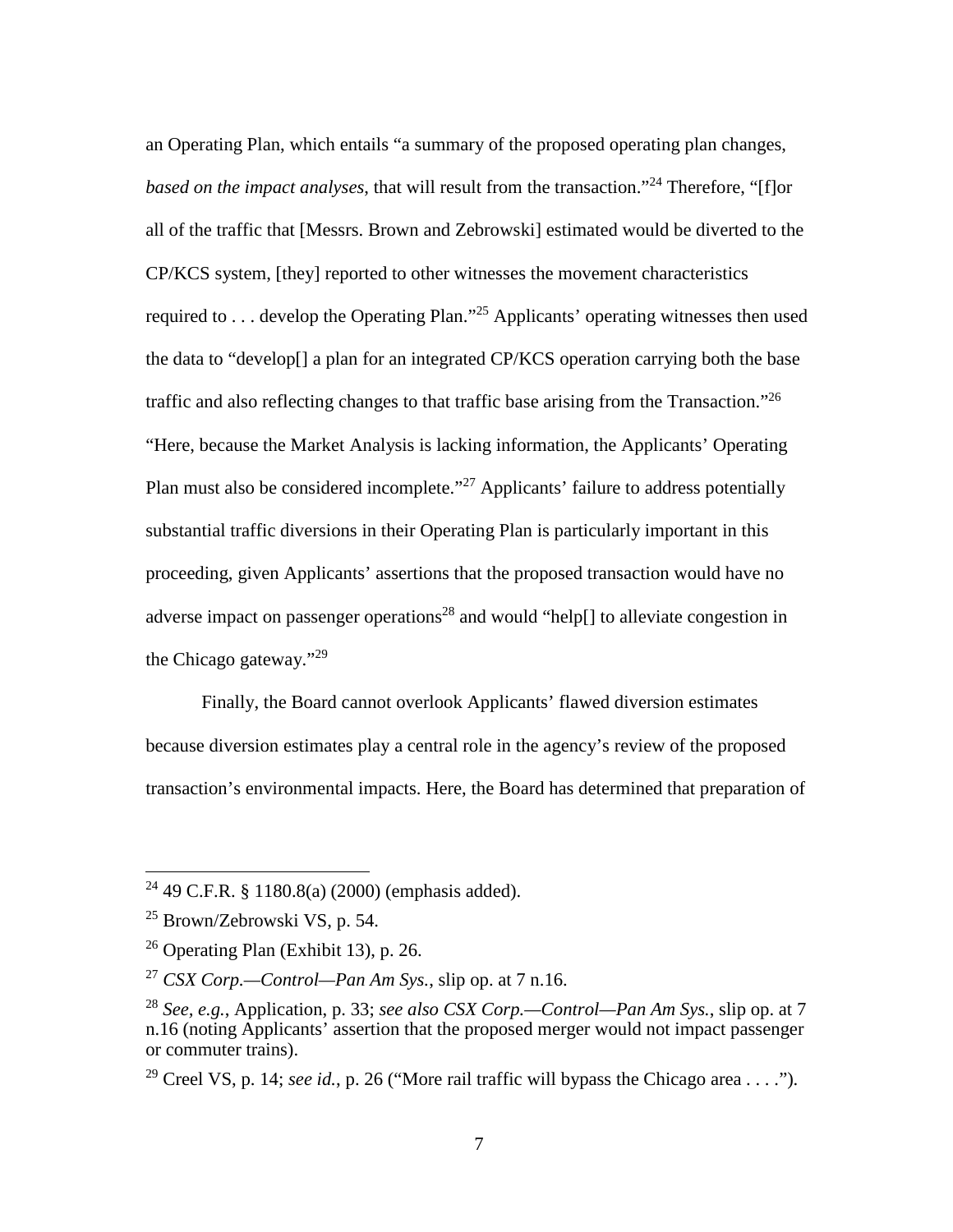an Environmental Impact Statement is appropriate under NEPA.<sup>[30](#page-7-0)</sup> The Board's Office of Environmental Analysis will use information drawn from Applicants' diversion analysis when verifying whether Applicants' Operating Plan accurately addresses the increases in rail traffic projected to result from the proposed transaction.<sup>[31](#page-7-1)</sup> The Board cannot properly base its environmental review on a diversion analysis that it knows excludes a significant amount of potentially affected traffic. The Board should reject the Application and require Applicants to file a revised application if they intend to pursue the proposed transaction.

### **II. The Application fails to provide support for other critical points.**

The Board should also reject the Application because Applicants fail to support, and sometimes appear to contradict, propositions that are critical to their effort to show the proposed transaction "is consistent with the public interest." $32$ 

# **A. The Application lacks support for projected market impacts and fails to analyze impacts on competition for cross-border traffic.**

Not only does Applicants' Market Analysis fail to address a substantial amount of potentially affected traffic, Applicants fail to provide evidence to support the market impacts they do address. Witnesses Brown and Zebrowski project diversions of single-

<span id="page-7-0"></span><sup>30</sup> *See Canadian Pac. Ry.—Control—Kansas City S.*, FD 36500 (served Nov. 12, 2021) (Notice of Intent to Prepare an Environmental Impact Statement).

<span id="page-7-1"></span><sup>31</sup> *See, e.g.*, Verified Statement of Glen Wilson VS, p. 11 ("CP received an information request from OEA on May 27, 2021. That request asked CP to provide OEA with information on transaction-related rail traffic on the combined CP-KCS network. CP developed responses to OEA's request based on the operational changes reflected in the Operating Plan presented with this Application."); *see also, e.g.*, Final Environmental Assessment, *Canadian Nat'l Ry.—Control—Ill. Cent. Corp.*, FD 33556, App. A, A-13 (served Mar. 8, 1999).

<span id="page-7-2"></span> $32$  49 U.S.C. § 11324(c).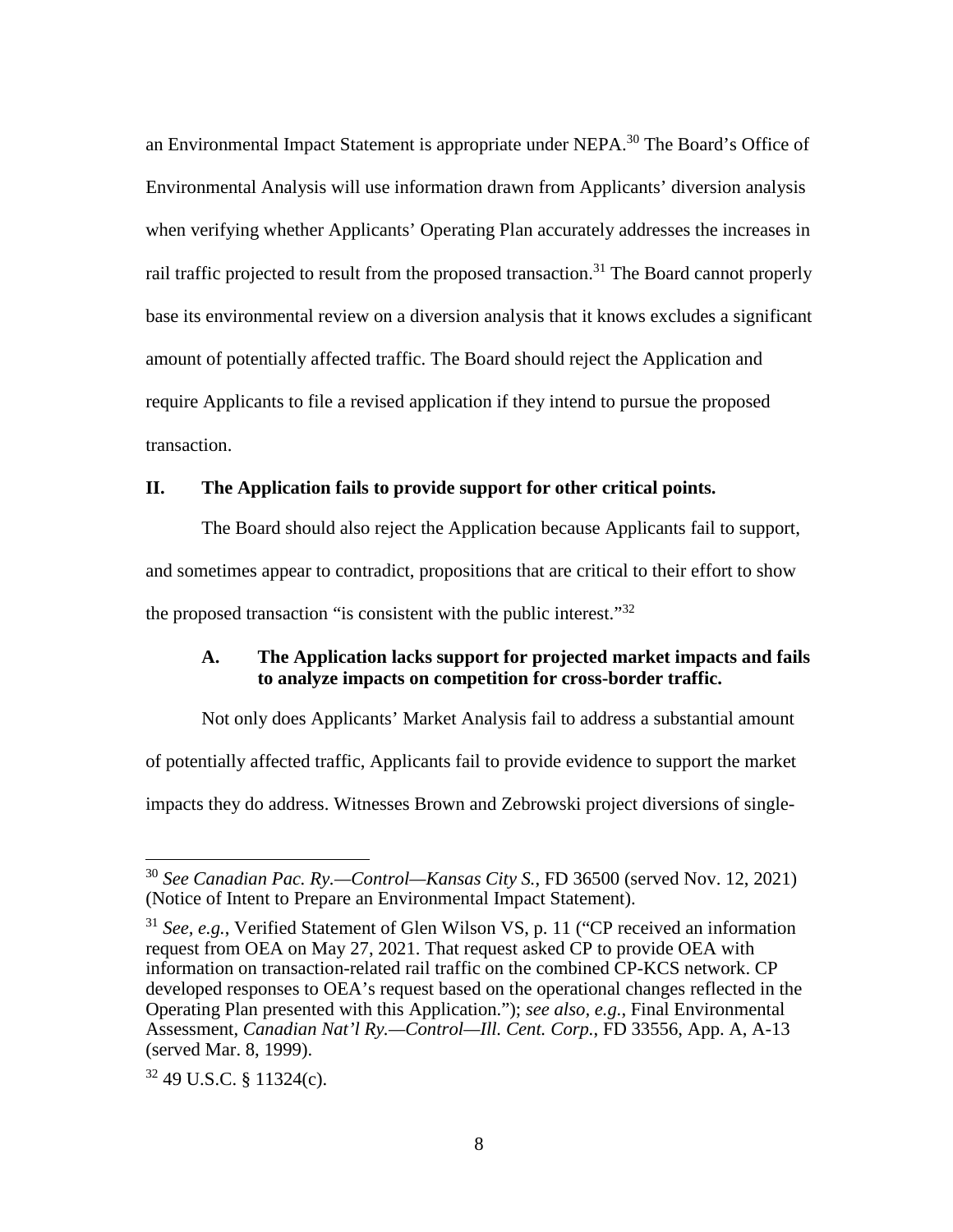line traffic to the merged system based on their "assum[ption] that CP/KCS would be required to offer rate reductions averaging five percent in order to attract traffic away from existing single-line services to CP/KCS single-line service."[33](#page-8-0) However, neither CP's nor KCS's company witnesses say a word about reducing rates for single-line service. Their only discussion of rates is their suggestion that the Rule 11 rates they say they will quote to keep gateways "open" will actually be so high that they prevent other carriers from competing with their single-line service.<sup>[34](#page-8-1)</sup> For this reason, among others, Applicants' diversion study appears to violate the rule that market impact analyses "should reflect the consolidated company's marketing plan."<sup>[35](#page-8-2)</sup>

Applicants' diversion analysis also appears divorced from reality in addressing extended hauls for traffic currently served by KCSM. Messrs. Brown and Zebrowski project substantial diversions of automotive carloads to CP/KCS single-line service via the Laredo gateway, despite recognizing that "CP/KCS would have routes that are on average 17 percent longer.<sup>35</sup> They do not explain how CP/KCS would overcome its longer, less efficient routes. Applicants' other witnesses do not provide an explanation, apart from ritualistically invoking "single-line service." Messrs. Brown and Zebrowski assume the proposed transaction will fundamentally alter the competitive balance for traffic moving via the Laredo gateway. Indeed, they project diversions of automotive

<span id="page-8-0"></span><sup>33</sup> Brown/Zebrowski VS, p. 21.

<span id="page-8-1"></span><sup>34</sup> *See* Verified Statement of John Brooks (Brooks VS), p. 22.

<span id="page-8-2"></span> $35\,49$  C.F.R. § 1180.7(d) (2000). In addition, if Applicants' plan for diverting traffic is to reduce rates, they should consider and address the possibility that their competitors would respond by reducing their own rates.

<span id="page-8-3"></span><sup>36</sup> Brown/Zebrowski VS, p. 37.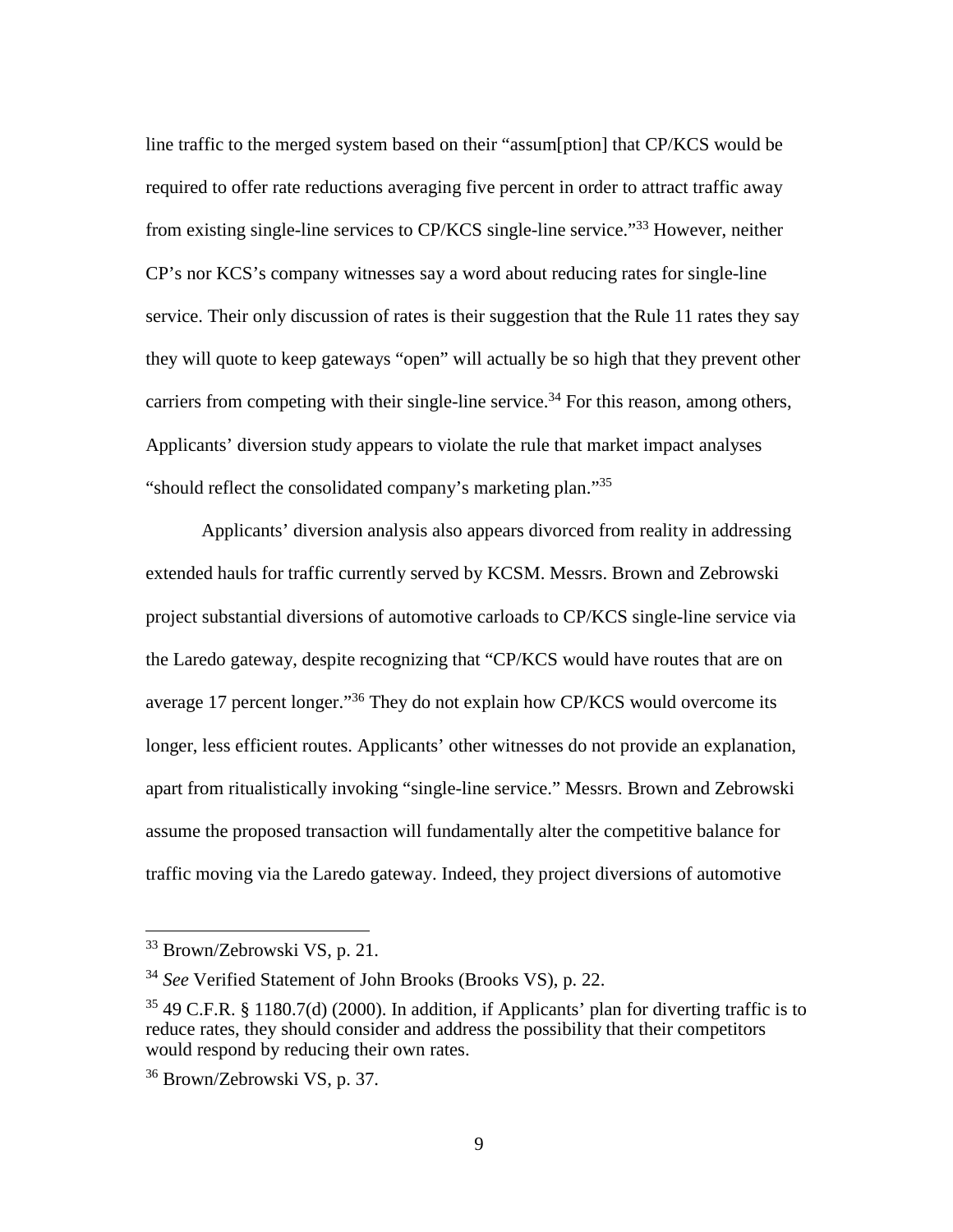traffic moving from Mexico to Kansas City, even though KCS currently offers singleline service from Mexico to Kansas City. $37$  If an explanation exists, Applicants should provide it in the Application.

In addition, although the Application projects substantial diversions and growth of traffic moving between the United States and Mexico, it contains no analysis of rail competition for such traffic within Mexico and its effects on transportation within the United States.<sup>[38](#page-9-1)</sup> The Application barely mentions FXE, KCSM's primary railroad competitor in Mexico, and it provides no analysis of FXE's ability or potential ability to serve much of the traffic at the center of Applicants' plans.<sup>[39](#page-9-2)</sup> In addition, as discussed above, Applicants' diversion analysis raises significant questions about the proposed transaction's competitive impacts on traffic moving via the Laredo gateway that are not answered elsewhere in the Application. Some witnesses say "market forces" will overcome Applicants' incentives to foreclose competition to pay for their multi-billion dollar transaction.<sup>[40](#page-9-3)</sup> Others say Applicants have incentives to continue interlining traffic.

<span id="page-9-0"></span><sup>37</sup> *Id.*, p. 37, Table 18.

<span id="page-9-1"></span><sup>&</sup>lt;sup>38</sup> The Application also appears to reflect a disconnect between Applicants' plan to attract a significant amount of international intermodal traffic via the Port of Lázaro Cárdenas, *see* Verified Statement of Jonathan Wahba and Michael J. Naatz, pp. 26–30 (nearly 130,000 intermodal containers), and their Density Charts, which appear to project a *reduction* in tonnage moving to and from the Port, *compare* Appl., Exhibit 14, p. 53 (KCSM 2020 traffic density of 16.1 MGTM), *with id.*, Exhibit 14, p. 55 (KCSM Growth Plan Year 3 traffic density of 13.9 MGTM).

<span id="page-9-2"></span><sup>&</sup>lt;sup>39</sup> Messrs. Brown and Zebrowski essentially ignore the issue, explaining that they "conservatively did not treat any stations in Mexico as sole-served by KCSM to account for potential FXE access." Brown/Zebrowski VS, p. 22. No other witness addressed potential FXE access.

<span id="page-9-3"></span><sup>40</sup> *See, e.g.*, Verified Statement of Patrick J. Ottensmeyer (Ottensmeyer VS), p. 22 ("market forces simply will not allow a combined CP/KCS to foreclose efficient interline movements with UP or BNSF"); Verified Statement of W. Robert Majure, p. 15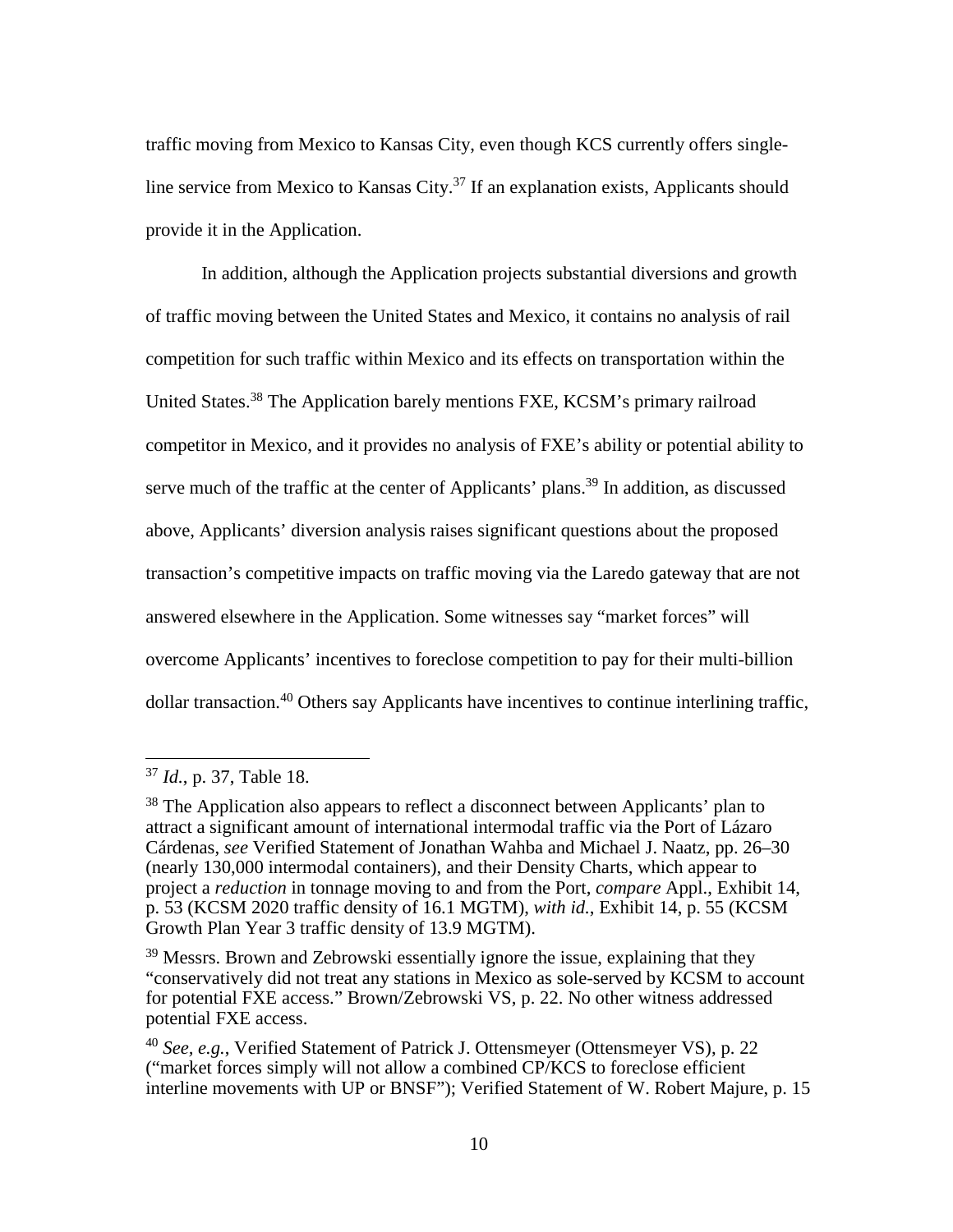ignoring the key distinction between traffic Applicants must interline and traffic they could handle by themselves.<sup>[41](#page-10-0)</sup> Still others say Applicants addressed any possible concerns though their vague promise to keep existing gateways open on "commercially reasonable terms."[42](#page-10-1) These scattershot claims are no substitute for the detailed, data-driven market analyses that the Board's rules require in major transactions.<sup>[43](#page-10-2)</sup>

# **B. The Application's Operating Plan fails to support Applicants' claims regarding the proposed transactions' impacts on freight and passenger service.**

Applicants' Operating Plan is extremely superficial and raises questions about claims made throughout the Application regarding the proposed transaction's impact on freight and passenger services. Applicants say "MultiRail was used as the primary tool to design efficient blocking and train service for an integrated CP/KCS system."[44](#page-10-3) But MultiRail does not take existing or projected traffic flows and spit out efficient blocking and train plans. MultiRail analyzes outcomes that would be produced when blocking and train service plans are changed. For example, MultiRail will show how many cars would move through yards if blocking patterns or train services are changed. However, MultiRail does not show whether a yard has the capacity to process those cars or build the designated blocks—that determination requires an analysis of a yard's physical

<sup>(&</sup>quot;KCS would already be collecting the full measure of returns associated with its existing market power").

<span id="page-10-0"></span><sup>41</sup> *See, e.g.*, Creel VS, p. 13.

<span id="page-10-1"></span><sup>42</sup> *See, e.g.*, Ottensmeyer VS, p. 6; Brooks VS, p. 3.

<span id="page-10-2"></span><sup>&</sup>lt;sup>43</sup> The Board's rules are thus consistent with recent Executive Order on Promoting Competition in the American Economy, which recognizes the Board as one of the federal agencies charged with protecting the "conditions of fair competition."

<span id="page-10-3"></span><sup>44</sup> Operating Plan (Exhibit 13), p, 24.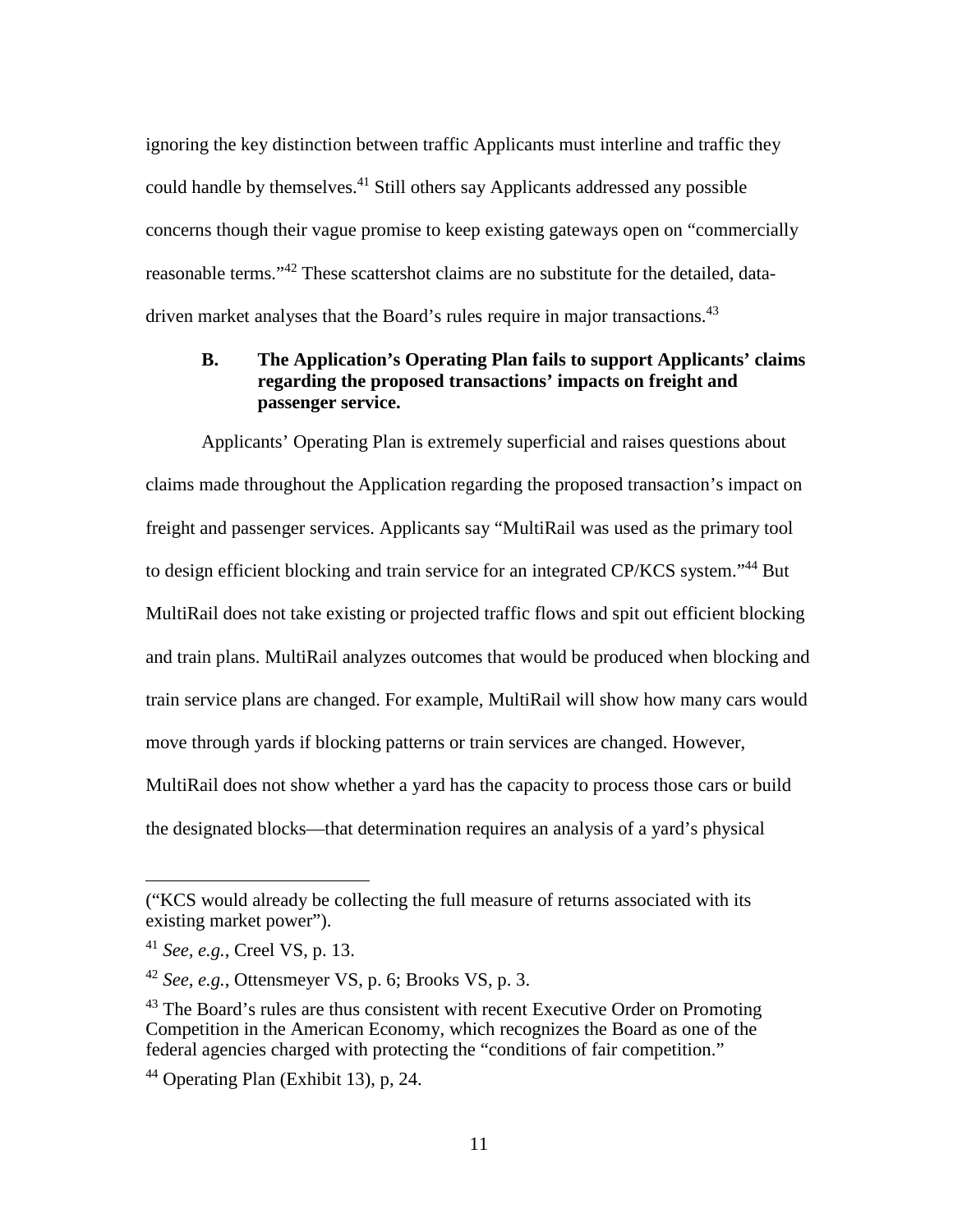structure and car dwell times. Applicants' Operating Plan does not address those details.<sup>[45](#page-11-0)</sup> For example, Applicants simply assert that their "transformation and expansion<sup>3[46](#page-11-1)</sup> of CP's Bensenville yard in Chicago will allow that strategically important yard to build "four new merchandise blocks" and accommodate "additional demand from anticipated growth in automotive and intermodal traffic."<sup>[47](#page-11-2)</sup> They provide no plans showing the expansion, and they do not identify the car dwell assumptions they used to conclude they will not overwhelm this yard and cause collateral damage to rail operations in Chicago.

The Operating Plan raises additional questions about the effects of the proposed transaction in and around Chicago. Applicants boast that the proposed transaction will "help[] to alleviate congestion in the Chicago gateway."[48](#page-11-3) However, the Operating Plan shows the proposed transaction will actually *increase* the amount of rail traffic moving through Chicago.[49](#page-11-4) Indeed, some of the traffic Applicants plan to move *through* Chicago would be result from diversions of traffic that Union Pacific currently interchanges with eastern railroads *outside* Chicago. When Applicants claim that they will reduce traffic in

<span id="page-11-0"></span><sup>&</sup>lt;sup>45</sup> Applicants merely assert that "[t]he number of blocks was set taking into consideration the capacity of each yard (*i.e.*, the number and length of classification tracks in the yard)." *Id.*, p. 28; *see also id.*, p. 43 ("The total number of blocks a given yard can build daily is a function of the number of classification tracks in the yard, the length of each track, and the number of times per day the traffic is pulled from the tracks and departed.").

<span id="page-11-1"></span><sup>46</sup> *Id.*, p. 51.

<span id="page-11-2"></span><sup>47</sup> *Id.*, p. 50.

<span id="page-11-3"></span><sup>48</sup> Creel VS, p. 14; *see id.*, p. 26 ("More rail traffic will bypass the Chicago area . . . .").

<span id="page-11-4"></span><sup>49</sup> *See* Operating Plan (Exhibit 13), pp. 57–59; *compare* Appl., Exhibit 14, p. 47 (CP 2019 density chart), *with id.*, Exhibit 14, p. 49 (CP Growth Plan Year 3 density chart).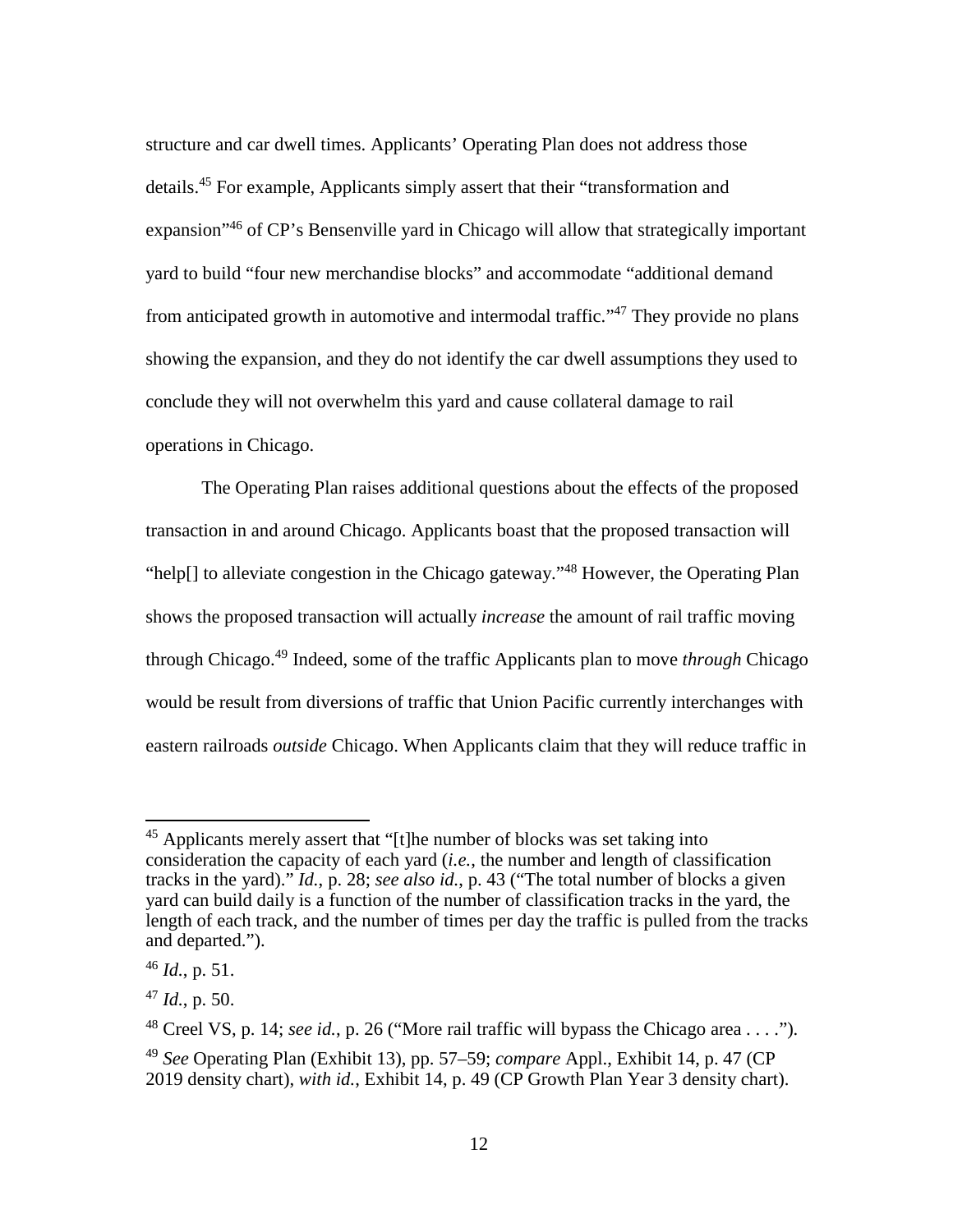Chicago, they are mostly not talking about traffic moving today. Rather, they are mostly talking about "likely future growth" traffic that CP might have moved for interchange in Chicago, but that Applicants would route around Chicago, if the "growth" occurs.<sup>[50](#page-12-0)</sup> In other words, Applicants are essentially claiming credit for not directing more traffic through Chicago.

In addition, Applicants' Operating Plan does not address all of the operational consequences of routing traffic around Chicago. The traffic Applicants plan to route around Chicago would flow instead through St. Paul, Minnesota, on CP's River Subdivision, which is projected to see an increase of 6.2 trains per day.<sup>[51](#page-12-1)</sup> However, the St. Paul area can become extremely congested. CP and BNSF lines converge to form joint track used to access CP's St. Paul Yard and BNSF's Dayton's Bluff Yard, and traffic moving over the joint track conflicts with traffic moving to and from Union Pacific's Hoffman Yard. Applicants performed some superficial analyses of line capacity to support their Operating Plan, but the analyses do not appear to account for BNSF's traffic on the joint track, and they almost certainly do not account for Union Pacific's traffic moving to and from Hoffman Yard.<sup>[52](#page-12-2)</sup> Applicants propose no capacity improvements on the River Subdivision,<sup>[53](#page-12-3)</sup> indicating they intend to impose the increased

<span id="page-12-0"></span><sup>50</sup> Operating Plan (Exhibit 13) at 58–59.

<span id="page-12-1"></span><sup>51</sup> Operating Plan (Exhibit 13), Appendix A, p. 1.

<span id="page-12-2"></span><sup>52</sup> *See* Operating Plan (Exhibit 13), p. 84 ("CP models subdivision capacity based on the time it takes for two trains in opposite directions to traverse the longest segment between sidings.").

<span id="page-12-3"></span><sup>53</sup> *See id.*, p. 85, Table 8.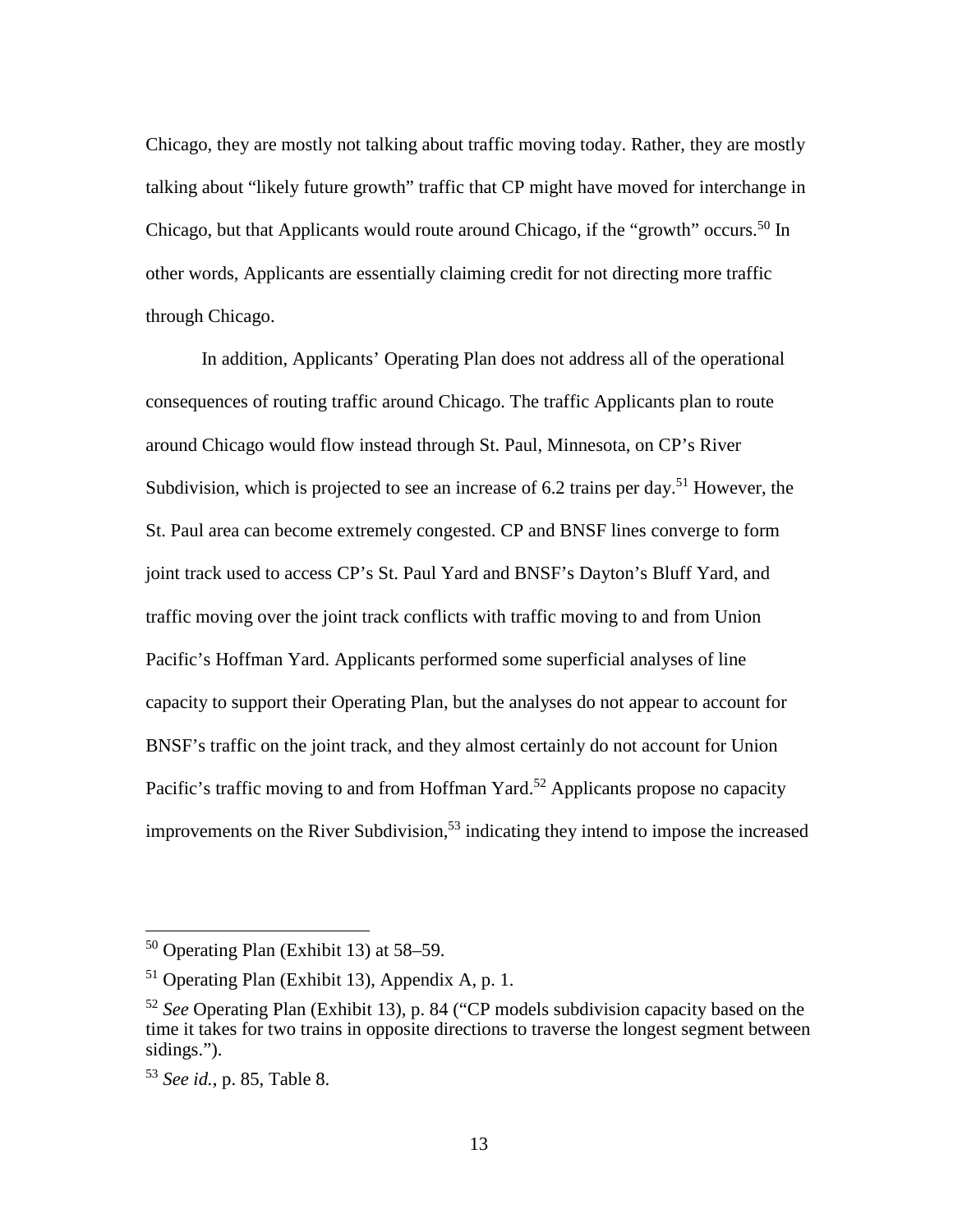costs of accommodating the projected post-merger traffic growth on BNSF and Union Pacific.

Applicants similarly appear to ignore the projected impacts of their proposed transaction in the Houston area. Applicants plan to operate approximately 8.3 additional trains per day on KCS's trackage rights over Union Pacific through Houston.<sup>[54](#page-13-0)</sup> (BNSF also operates over this trackage.) But Applicants do not appear to have considered the projected impacts of their proposed transaction on their own operations through Houston, much less the operations of other railroads (and their customers).<sup>[55](#page-13-1)</sup>

Finally, Applicants' Operating Plan does not support Applicants' claim that their proposed transaction will not adversely affect passenger service. Applicants say their proposed transaction will not adversely affect Metra service, even though the projected increase in traffic moving through Chicago will affect CP's Elgin Subdivision, which includes trackage rights over Metra's Milwaukee District West Line.<sup>[56](#page-13-2)</sup> Applicants say Metra will not be adversely affected by the additional 7.1 trains per day they plan to move over CP's Elgin Subdivision because "there is ample capacity for these additional train frequencies."[57](#page-13-3) However, Applicants provide no data regarding Metra's commuter trains moving over the Elgin Subdivision, and their simplistic capacity analysis does not

<span id="page-13-0"></span><sup>54</sup> *See* Operating Plan (Exhibit 13), Appendix A, p. 1 (Beaumont to Rosenberg).

<span id="page-13-1"></span><sup>55</sup> Much of the traffic Applicants project would move through Houston would otherwise move on Union Pacific via San Antonio, avoiding Houston. Union Pacific's position is not that Applicants should not be allowed to compete for this traffic, but that their Application, including their Operating Plan, should address all the consequences of the proposed transaction.

<span id="page-13-2"></span><sup>56</sup> *See* Operating Plan (Exhibit 13), p. 66.

<span id="page-13-3"></span><sup>57</sup> *Id.*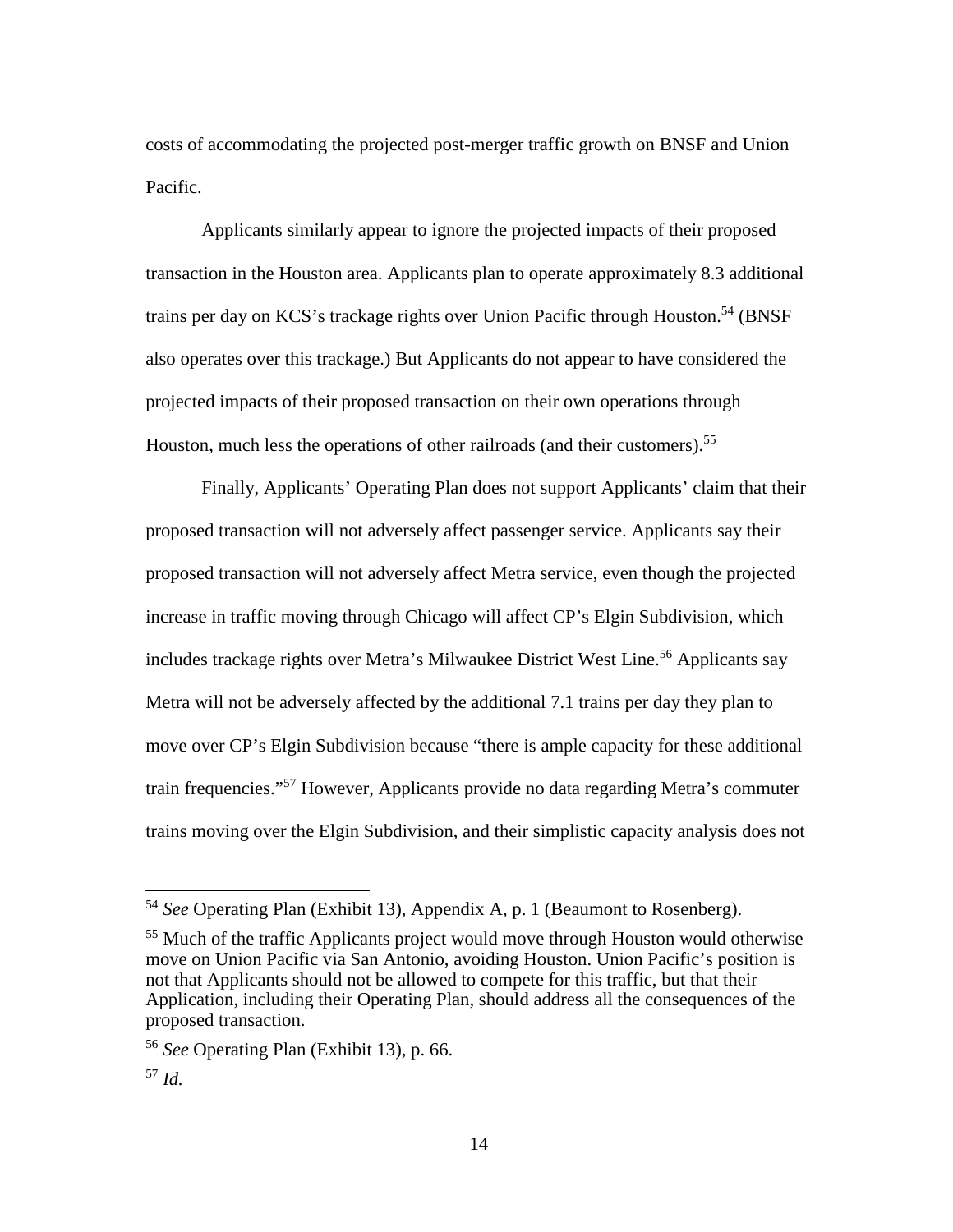address whether the projected new trains—service-sensitive intermodal traffic<sup>[58](#page-14-0)</sup>—will not be competing for capacity during peak commuter times. The Application does not support Applicants' claim that their proposed transaction will not adversely affect Metra.

Applicants' Operating Plan also does not support Applicants' claim that their proposed transaction will not affect Amtrak's Sunset Limited, which operates between Beaumont and Rosenberg, Texas, on Union Pacific track over which KCS and BNSF also operate.[59](#page-14-1) Applicants project that KCS train volumes between Beaumont and Rosenberg will increase by 8.3 trains per day, but dismiss concerns about Amtrak, saying they will schedule new trains "to avoid the time slot during which the Sunset Limited is scheduled to operate."<sup>[60](#page-14-2)</sup> However, Applicants do not provide any data showing that their new trains could be scheduled to avoid interfering with Amtrak, or that Union Pacific and BNSF could reschedule their trains to avoid interfering with Amtrak. The Application does not support Applicants' claim that their proposed transaction will not adversely affect Amtrak.

Recent events serve as an important reminder of our dependence on a strong supply chain. The Board should require Applicants to fully address the potential operating impacts of their proposed transaction in the Application.

<span id="page-14-0"></span><sup>58</sup> *See id.*, p. 57.

<span id="page-14-1"></span><sup>59</sup> *See id.*, p. 64.

<span id="page-14-2"></span><sup>60</sup> *Id.*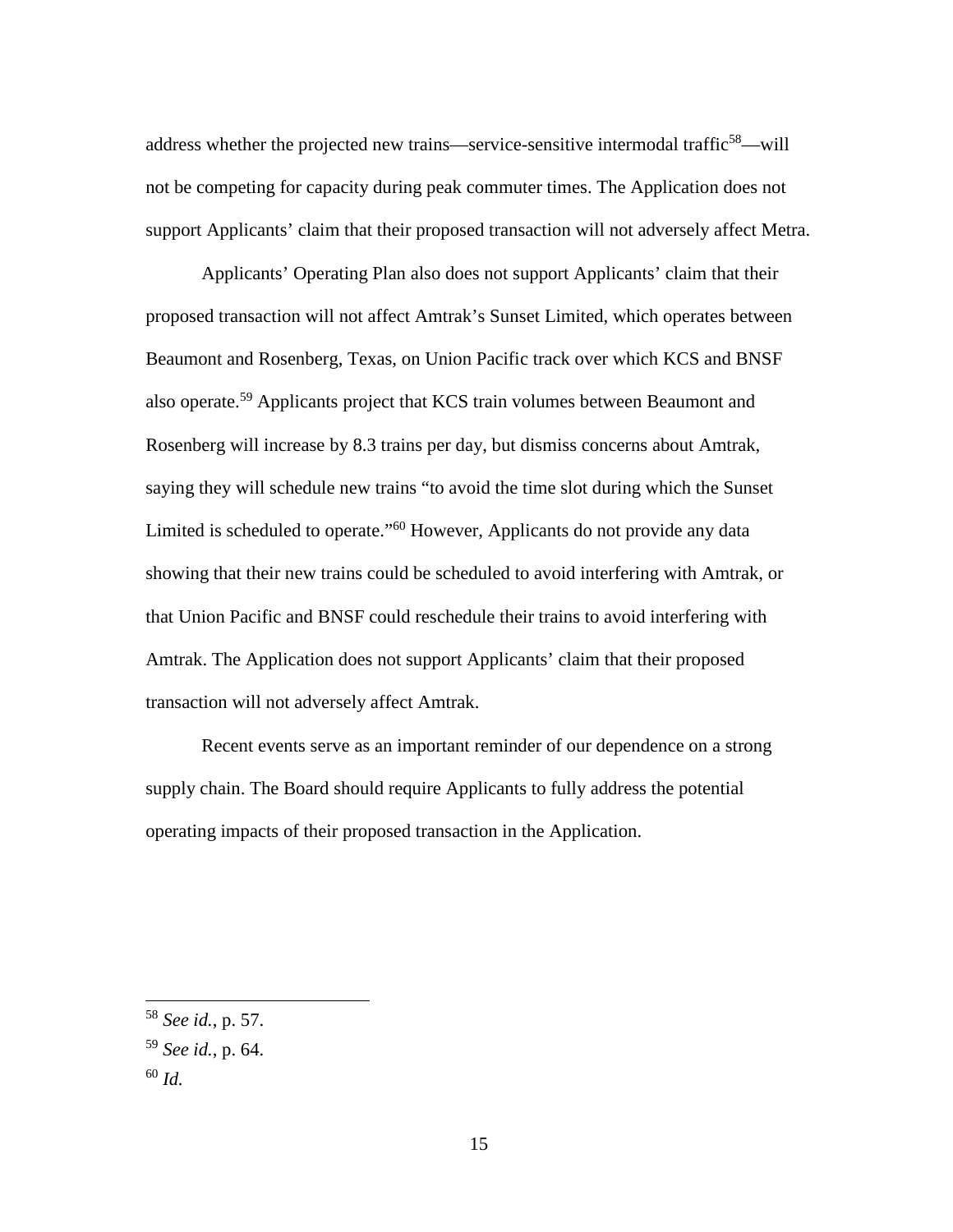## **III. The Board should require any refiled application to include a Service Assurance Plan.**

In the Application, Applicants identify no impediments to the successful implementation of the proposed transaction, promising to combine CP and KCS "without misstep."<sup>[61](#page-15-0)</sup> Applicants say something very different in their SEC filings, warning shareholders that the "integration process" may result in "the disruption of ongoing businesses,"[62](#page-15-1) and that they "cannot assure [shareholders]" that CP and KCS systems will be adequate to support operations "following and resulting from the combination of the two companies."[63](#page-15-2)

When the proponents of a merger warn of potential difficulties in integrating the two companies, the Board should not ignore the warnings. KCS and CP provide critical services to shippers and railroad interchange partners, particularly with regard to traffic moving via the Laredo gateway. Applicants say shippers will have tools to monitor post-merger service performance.<sup>[64](#page-15-3)</sup> However, such tools are no substitute for pre-merger plans and benchmarks that are subject to scrutiny by the Board and potentially affected parties. The Board's current rules require applicants in major transactions to identify potential areas of merger-related service degradation and develop plans for mitigating instances of degraded service.<sup>[65](#page-15-4)</sup> Those rules do not apply to this transaction, but the Board can require applicants to submit additional information needed to fulfill its

<span id="page-15-0"></span> $61$  Creel VS, p. 17.

<span id="page-15-1"></span><sup>62</sup> Proxy Statement, *supra* note 10, p. 24.

<span id="page-15-2"></span><sup>63</sup> *Id.*, p. 25.

<span id="page-15-3"></span><sup>64</sup> *See* Clements VS, pp. 17–19.

<span id="page-15-4"></span><sup>65</sup> *See* 49 C.F.R. § 1180.10.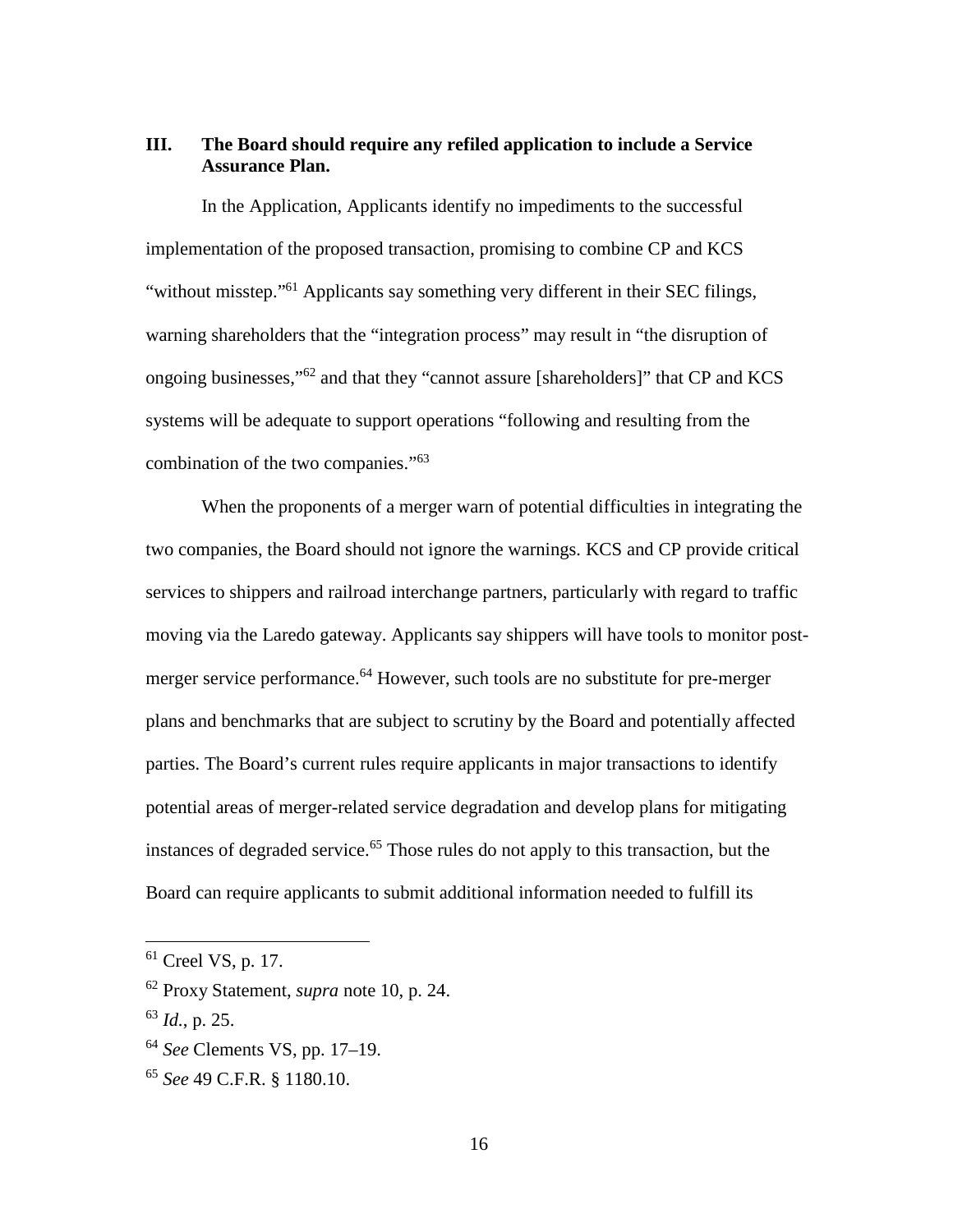obligation to determine whether a proposed transaction is in the public interest.<sup>[66](#page-16-0)</sup> Especially in light of Applicants' warnings to shareholders, the Board should require Applicants to provide a detailed Service Assurance Plan if they refile an application.

#### **IV. Conclusion**

In the rush to file the Application after the lengthy corporate contest between CP and CN, Applicants took shortcuts and produced an incomplete Application. The Board should reject the Application and require Applicants to refile if they wish to continue pursuing the proposed transaction.

Respectfully submitted,

CRAIG V. RICHARDSON JAMES B. BOLES TONYA W. CONLEY JEREMY M. BERMAN Union Pacific Railroad Company 1400 Douglas Street Omaha, Nebraska 68179 (402) 544-7004

/s/ Michael L. Rosenthal MICHAEL L. ROSENTHAL Covington & Burling LLP One CityCenter 850 Tenth Street, NW Washington, D.C. 20001 (202) 662-6000

*Attorneys for Union Pacific Railroad Company* 

November 19, 2021

<span id="page-16-0"></span><sup>66</sup> *See, e.g.*, *Kansas City S.—Control—The Kansas City S. Ry.*, FD 34342, slip op. at 11 (served June 9, 2003) (requiring applicants to "submit the information specified in 49 CFR 1180.1(k)(1) and 1180.11").